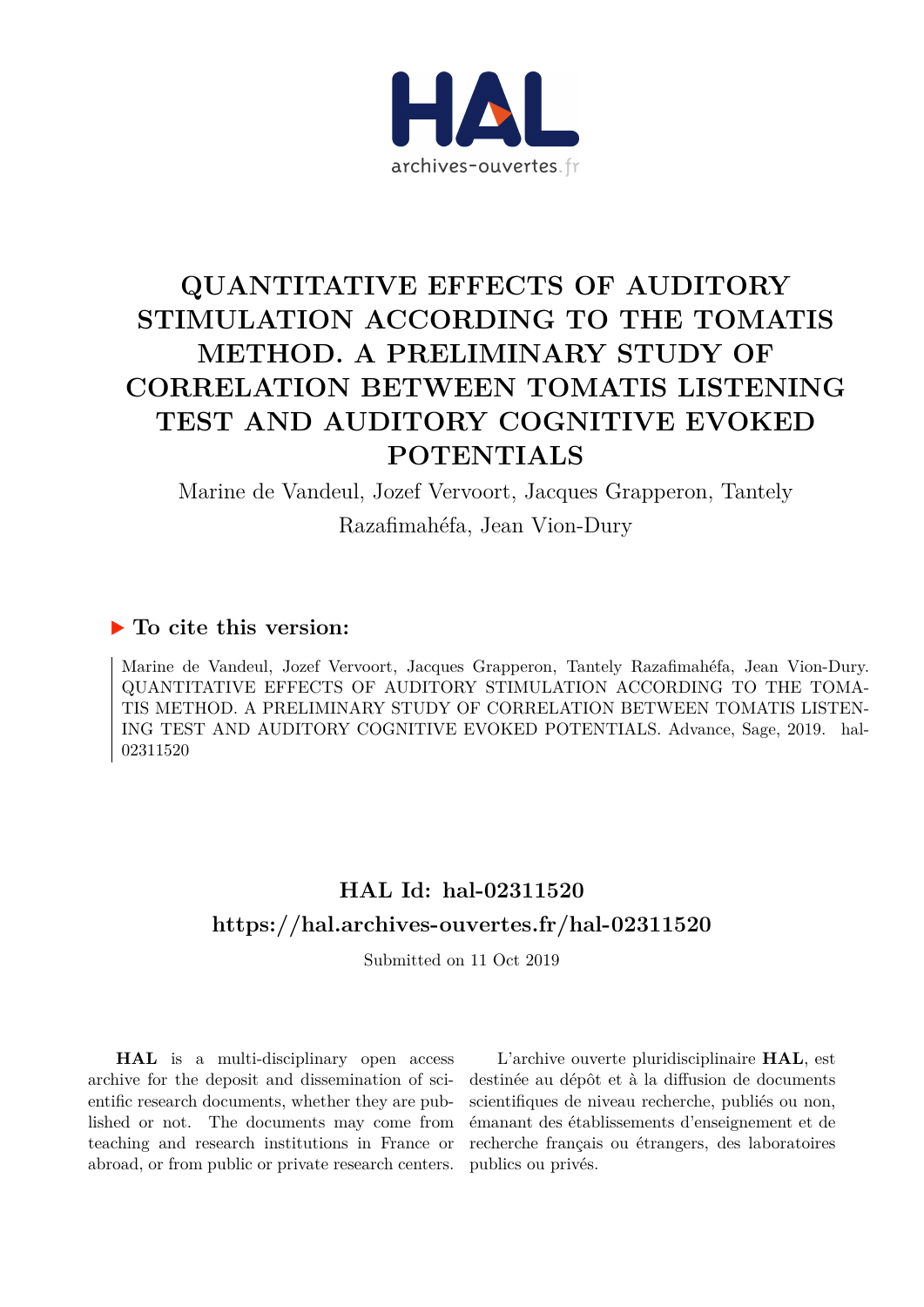# **QUANTITATIVE EFFECTS OF AUDITORY STIMULATION ACCORDING TO THE TOMATIS METHOD. A PRELIMINARY STUDY OF CORRELATION BETWEEN TOMATIS LISTENING TEST AND AUDITORY COGNITIVE EVOKED POTENTIALS.**

DE VANDEUL Marine, general physician in private practice in Toulon (83)

VERVOORT Jozef, Atlantis institutes for audio-phono-psychology and the Mozart Brain Lab in Sint Truiden

GRAPPERON Jacques, Centre Hospitalier Inter Communale Toulon La Seyne Toulon (83)

RAZAFIMAHEFA Tantely, ENT consultant at the Centre Hospitalier Inter Communale Toulon La Seyne Toulon La Seyne (83)

VION-DURY Jean, Aix Marseille Univ, CNRS, PRISM, Marseille, France

Number of signs : 32000 (including spaces)

Correspondence: Dr Marine de Vandeul, 2 bis rue Paulin Guérin 83000 Toulon docdevandeul@gmail.com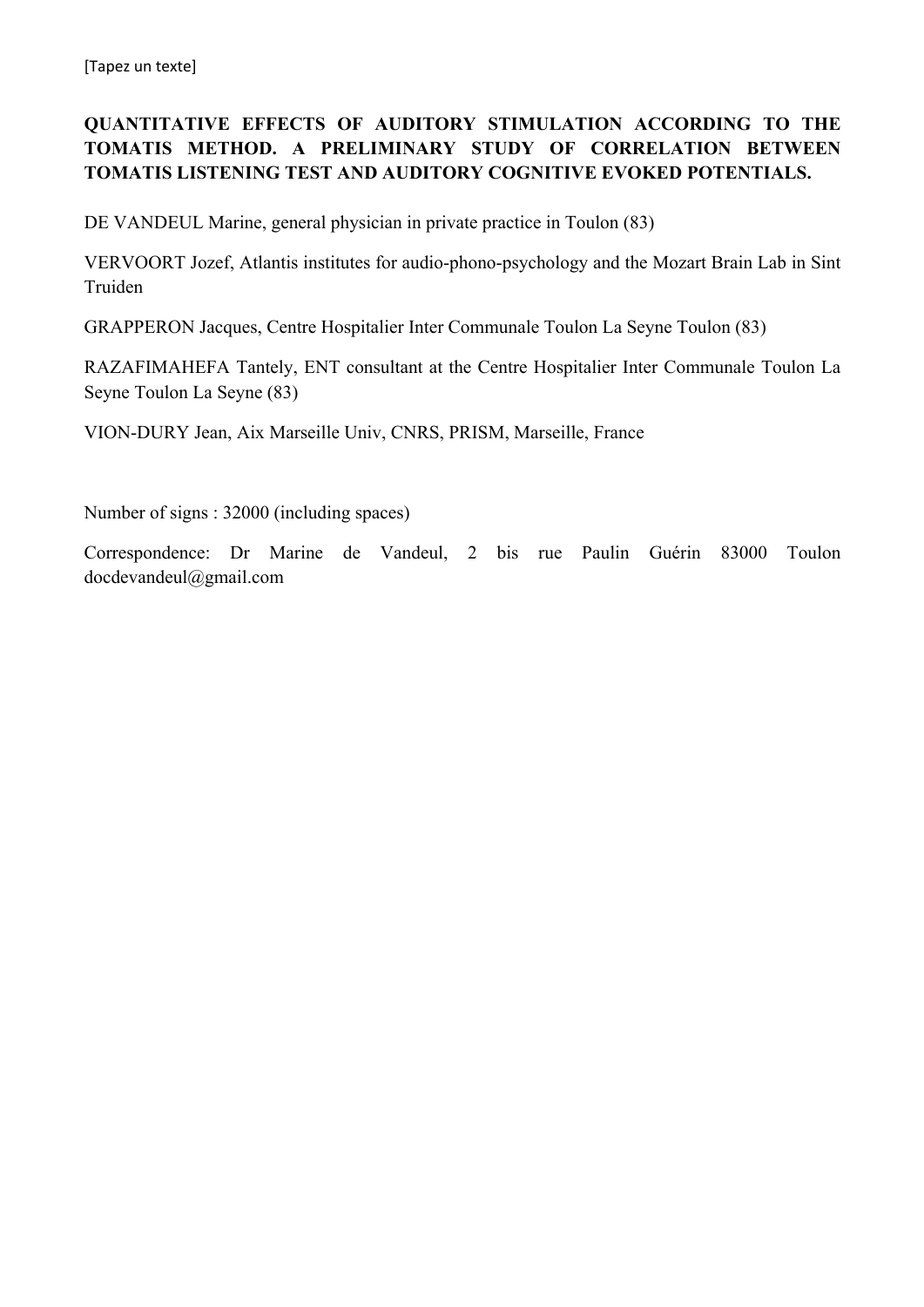The patients included in the study signed an informed consent form.

Sources of funding: without

The equipment was graciously lent by the Centre for Audio- Phono-psychology in Sint-Truiden.

Links of interest: Dr de Vandeul graduated from the Centre for Audio- Phono-psychology in Sint-Truiden which lent the equipment.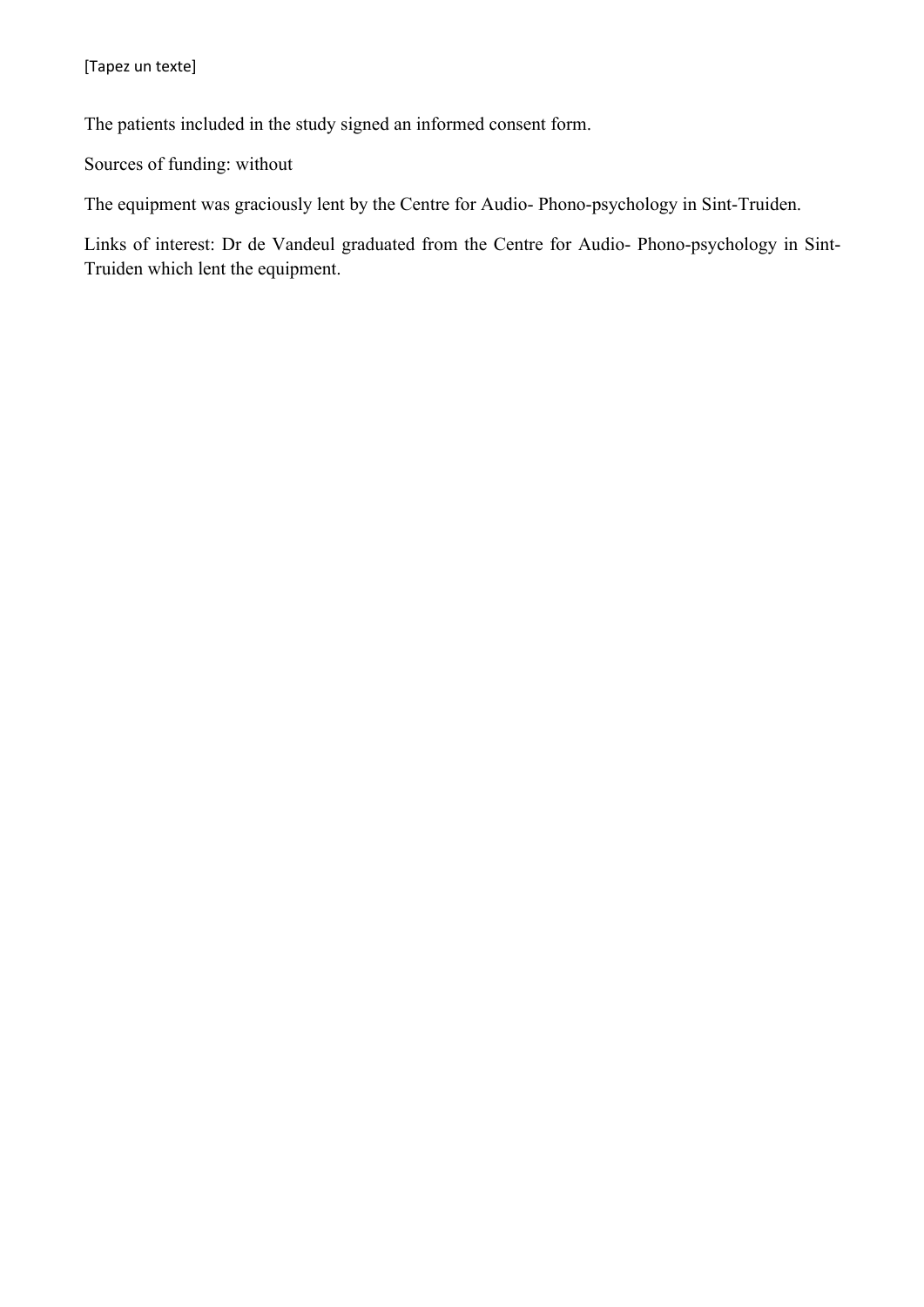#### **Summary**

#### **Objectives**

To determine the quantitative effects of an Tomatis auditory stimulation method using of clinical measures of hearing and cognitive P300 evoked potentials.

#### Method

Seventeen patients were included in this study. Nine patients received 100 non-consecutive hours of auditory stimulation, in the form of a personalized program. Eight control subjects did not receive any auditory stimulation. The patients were subjected to a listening test and cognitive auditory MMN (Mismatch Negativity) and P300 evoked potentials test before and after stimulation. The control group was subjected to two distant listening tests (without any interim auditory stimulation). The average time between the two tests was quite similar to that of the patient group. The clinical effects of this form of auditory stimulation were ascertained on the basis of a multiple-choice questionnaire.

#### Results

The listening test shows a significant improvement in the reduction in the difference between bone conduction and air conduction in the left ear. The amplitude of the MMN was reduced during the second session - which goes hand in hand with increased latency - and that the reaction times were shorter. We observe a significant decrease in N1/P2 amplitude at the P300 evoked potential. It was also found that a clear and moderate clinical improvement in patients.

#### Conclusion

The electrophysiological and hearing measures have been improved significantly in the subjects who received auditory stimulation. To eliminate possible sampling fluctuations or the effect of habituation to the test, they will need to be confirmed on a wider scale. Clinical improvements in patients who received auditory stimulation were observed. However, the correlation between these clinical improvements and the variations in the measuring tests were not examined. Progressive monitoring of the effects of this rehabilitation on the basis of a validated psychometric scale ought to be considered.

#### Keywords

Audio-psycho-phonology, Tomatis, listening rehabilitation, auditory integration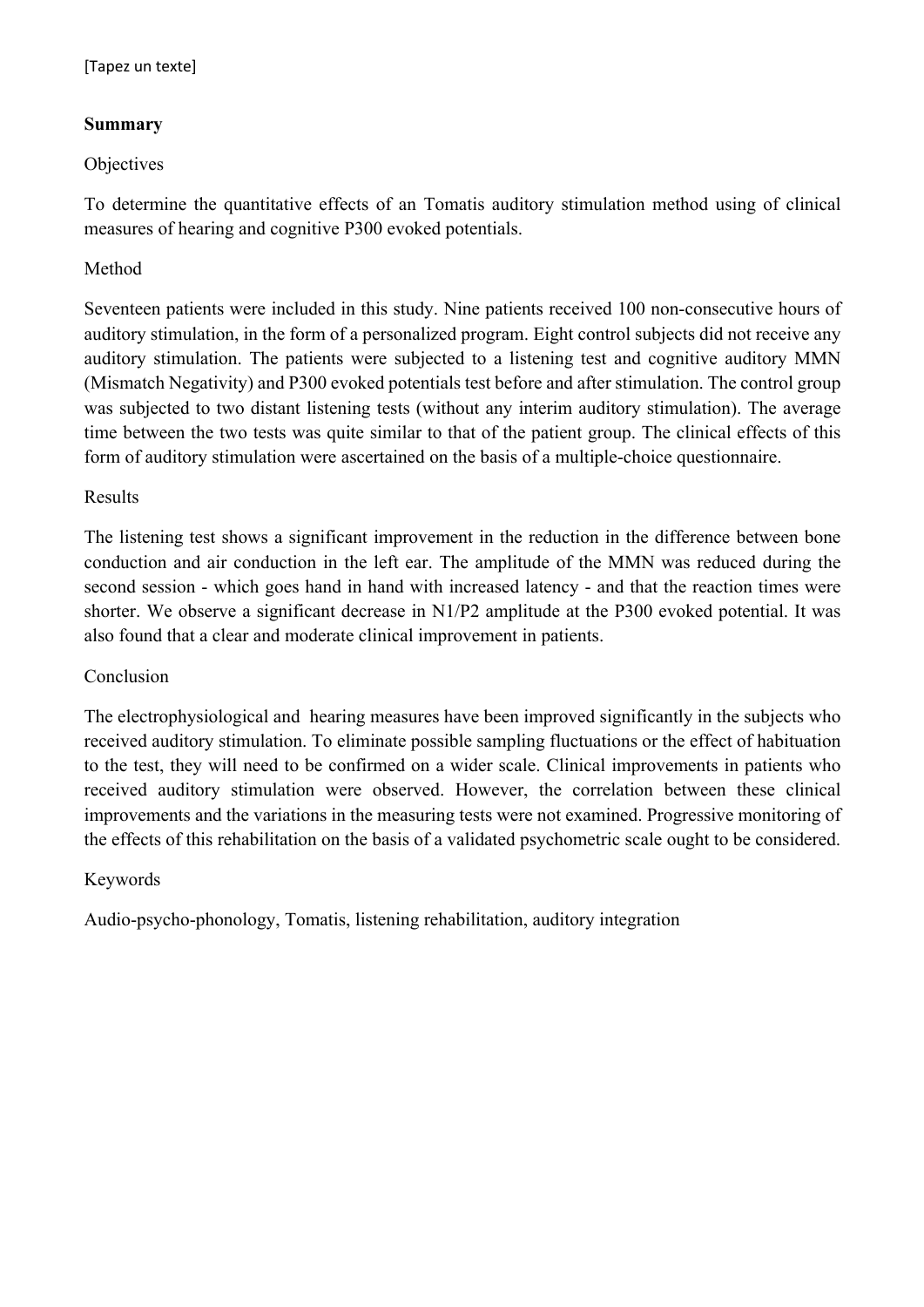#### **Introduction**

*"Musical training is a more potent instrument than any other, because rhythm and harmony find their way into the inward places of the soul. It enriches the soul, gives it grace and illuminates it. " Plato*

Alfred Tomatis (1945), ear nose and throat specialist (ENT), dedicated most of his professional life to studying the process that links listening to language. During the 1950s, he presented 3 laws to the French Academy of Sciences.

1) The voice contains as overtones only those frequencies that the ear can hear.

2) When giving the ear the chance to hear frequencies that were previously not or not well perceived correctly again, they instantly and unconsciously reappear in the voice.

3) When repeated over a certain period of time, acoustic stimulation leads to a final change of hearing, and consequently the phonation.

So Audio-Phono-Psychology was born: "Listening is to hearing what sight is to seeing." Accordingly, hearing would be associated with a psychological dimension and not purely with physiological criteria pertaining to sound transmission (1). For Tomatis, *"The human ear is made, tailored, designed to hear and listen. The distortions that settle in, the blockages that are created, the deficiencies that appear are only there to stifle motivation, to prevent exchange, to disrupt dialogue, to disturb communication. Those who never experienced, enjoyed, true listening cannot appreciate what they are losing out on by holding on to their distortions. Listening is life."* (1,2)

Tomatis proposed two ideal listening curves which were based on listening tests of talented musicians, like Enrico Caruso. These bone and air conduction curves correspond to the audibility threshold curve, known as Wegel's "lemon-shaped curve" (figure 1A). The ideal listening Tomatis curves are the inverted Wegel's curves. They reflect maximum sensitivity in voice frequencies between 1000 and 3000 Hz. They follow an ascending curve, from the low to the medium frequencies, and slightly drop again in the high frequencies. The perception threshold is a reference for the method.

Tomatis developed a specific auditory test so-called listening Tomatis test (LTT). Classical audiogram is an examination that pertains to the field of ENT, and which is performed using an audiometer with a standardized calibration (figure 1B). In contrast, LTT is similar to an audiogram but uses the inversed Wegel curve with an adjustment of the minima to end up with linearized curves (figure 1C). LTT was developed with the help of an audiometer, calibrated in accordance with the standards that Tomatis entrusted to the company Inter-acoustics (table I). According to Tomatis, the LTT is more suitable to interpret a patient's audio-psycho-phonology profile and progress under auditory stimulation than an audiogram (3). The table I shows an osseous perception that was deliberately attenuated while the standard audiogram was performed because the audiometer is calibrated differently than the one used for LTT. On the assumption that bone conduction perception is an important factor, the listening test, devoid of attenuation, does indeed seem more relevant.

In the context of our research elaborated hereafter, it seemed logical to record the cognitive evoked potentials, an objective technique to collect non-invasively neurophysiological data during auditory process, and therfore to assess the effects on the brain of a method designed to enhance subjects 'attentional or sensorimotor skills. A number of studies on musical training (4–6), phonological training (7–9) or reading/writing training (10,11) have already been conducted in the past. They show changes in the components of these auditory potentials that vary with the circumstances.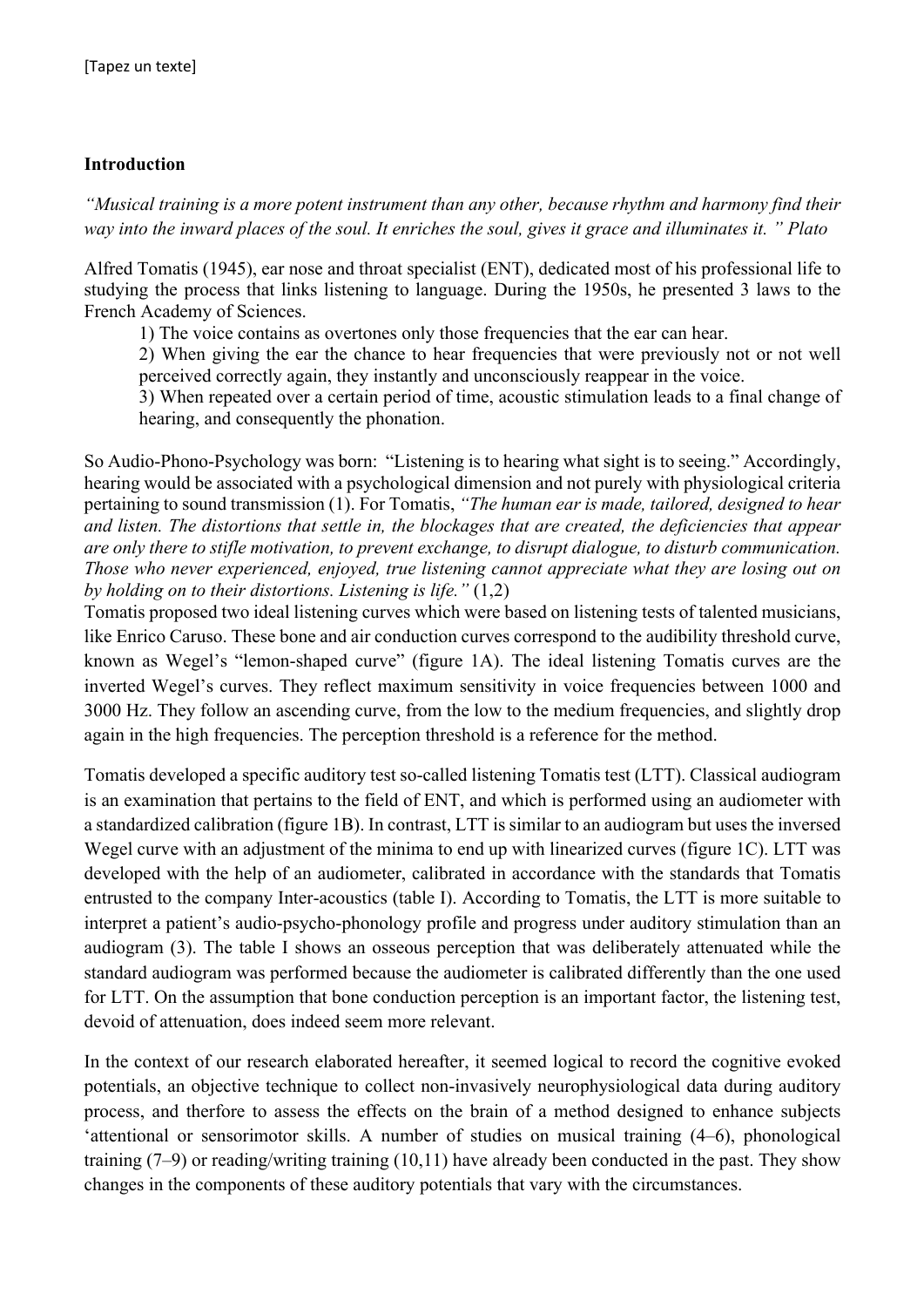Cognitive auditory evoked potentials (aCEP) are constituted of a succession of electrical brain waves that occur after 50 ms, associated with the progressive encoding of stimulations, which are highly dependent on attention. The main component is known as the P300 (or P3) wave because of its positive phase and its delay of about 300 ms after stimulation, irrespective of sensory modality. It is preceded by the N100 (or N1), P200 (or P2) and N200 (or N2) waves. To assess the attentional aspect, these waves are recorded on the basis of protocols that require the subject's active attention. P300 is obtained when an unexpected stimulus occurs (oddball paradigm). The amplitude of the P300 is all the greater as the stimulus is not expected. A subject could also be asked to passively listen to the auditory stimulations, which would give rise to a non-concordance wave (MMN for Mismatch Negativity) which occurs between 100 and 200 ms and shows that something new has been detected in the sound environment.

Tomatis's auditory stimulation method (TAS) is a personalized program, tailored to the subject's listening test. TAS generally includes music, filtered to a greater or lesser extent (Mozart, Gregorian chant), the mother's voice filtered at 6000 Hz and the patient's own voice; these sounds are processed in such a way that the high and low frequencies are continuously and irregularly altered, yet. The differences between sound are unpredictable and repeated and catch the subject's attention by surprise. The high frequencies are favored because they trigger the hair (sensory) cells of Corti's organ better than the low frequencies. This means that particular cortical reception and integration zones are stimulated in an unaccustomed way. Until his death in 2001, Tomatis continued to research, experiment and publish to explain that training the listening function aids social interaction, learning, language skills, discourse, voice, singing, posture, coordination, rhythm (1,12,13). Nevetheless, the reviews of the available literature are contradictory as to the significance of these Tomatis effects (14,15).

In this paper, we aim to determine the quantitative effects of Tomatis, auditory stimulation method using clinical and electrophysiological measures, as listening tests, auditory cognitive evoked potentials.

Our hypothesis is that Tomatis method of auditory stimulation has a marked positive quantitative impact on the objective measures of hearing. These variations are accompanied by psycho-cognitivemotor effects. This would have the consequences such as a) decreasing in the difference between right and left air conduction to bone conduction, b) decreasing in the difference between air conduction and the ideal right curve, c) improvement in the components of cognitive evoked potentials.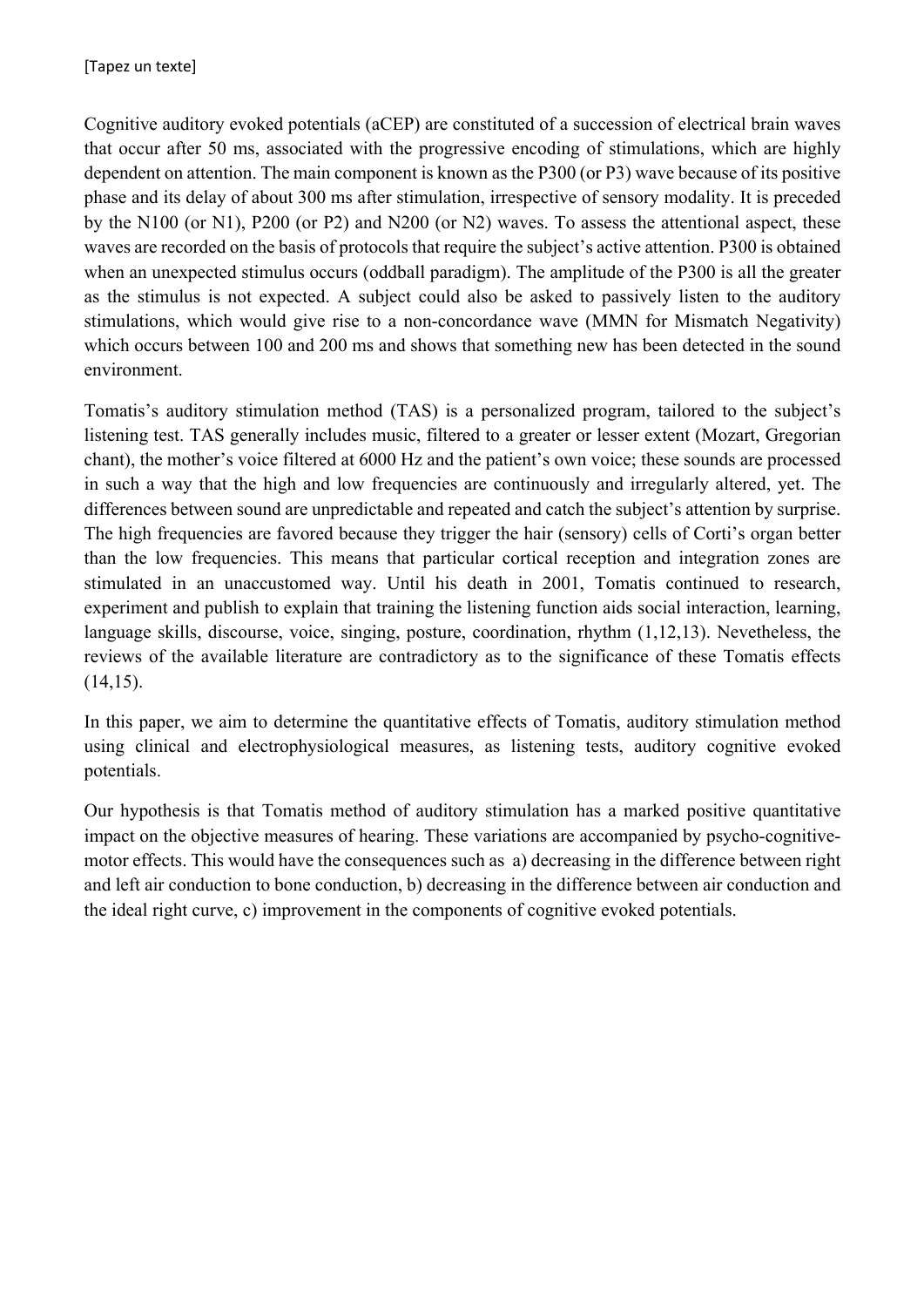#### **Patients and Methods**

#### A) Study design and participants

The study ran from June 2016 until September 2017.

In a first phase, 17 subjects have been included in this study between June 2016 and September 2016 on a completely voluntary basis. Two groups were constituted. The subjects of patient group ( $n = 9, 5$ ) males, 4 females) presented various problems whether of a physical, psychological or pedagogical nature (table 2). The mean age of our population is 31 years, consisting of 4 adults and 5 children or adolescents. The average time span between the two examinations analyzed (before and after the therapy) was 11.4 months. The control group was constituted by 8 subjects (4 males and 4 females) were on average 28.3 years of age (median: 33.5 years; from 7 to 39 years). All the subjects benefited from 2 LTT: at the beginning and at the end of the study. The patient group benefited of TASM for 5 weeks corresponding to 100 hours of therapy on average. For practical and logistical reasons in this feasibility study, aPEC were recorded in the patient group but not in the control one. Auditory cognitive evoked potentials were performed before and after the therapy.

#### B) Listening Tomatis Test

LTT was performed on a Interacoustics system (Atlantis Centre in Sint-Truiden, Belgium, model AD226, Tomatis calibration. The LTT was performed in patients before each new week of therapy so as to optimally tailor the musical program and sound modulation to the test trends. The "ideal curve" values of Tomatis suggested was used as reference. (table 1). In LTT, audibility threshold (in dB) was measured for BC and AC with the following frequencies: 125, 250, 500, 750, 1000, 1500, 2000, 3000, 4000, 6000 and 8000 Hz. The values recorded were analyzed via automatic programming in Excel, for listening to the right and to the left side and the results synthetizing data were generated automatically.. The average threshold for all the frequencies was then calculated for BC and AC. Analyzed parameters were: 1) difference between averaged measured threshold for BC and the ideal curve, in absolute values; 2) difference between averaged measured threshold for AC and the ideal curve, in absolute values; 3) averaged BC threshold /averaged AC threshold ratio, in absolute values. In controls, LTT a second test was performed 6 months after the first test in patients the second LTT has been performed at the end of TAS.

#### C) Tomatis's auditory stimulation

After the first test TAS was performed in patients for 5 non-consecutive weeks. Each patient received 100 hours of sound stimulation, at a rate of 20 hours per week. Listening sessions were performed using the so-called "Tomatis Electronic Ear": More precisely, the patients were given 5 weeks of therapy: 2 consecutive weeks initially, followed by 3 non-consecutive weeks with a 6 to 8 weeks break in between. One week of therapy consisted of 5 consecutive days. One day of therapy was divided into 2 sessions of 2 hours' sound each, one in the morning and one in the afternoon. During the listening sessions, patients were encouraged to make themselves comfortable, to draw or play (jigsaws, cognitive games, games of skill or logic games). They were advised not to read. At the end of the therapy, they were asked to read aloud for 20/30 minutes per session (active phase).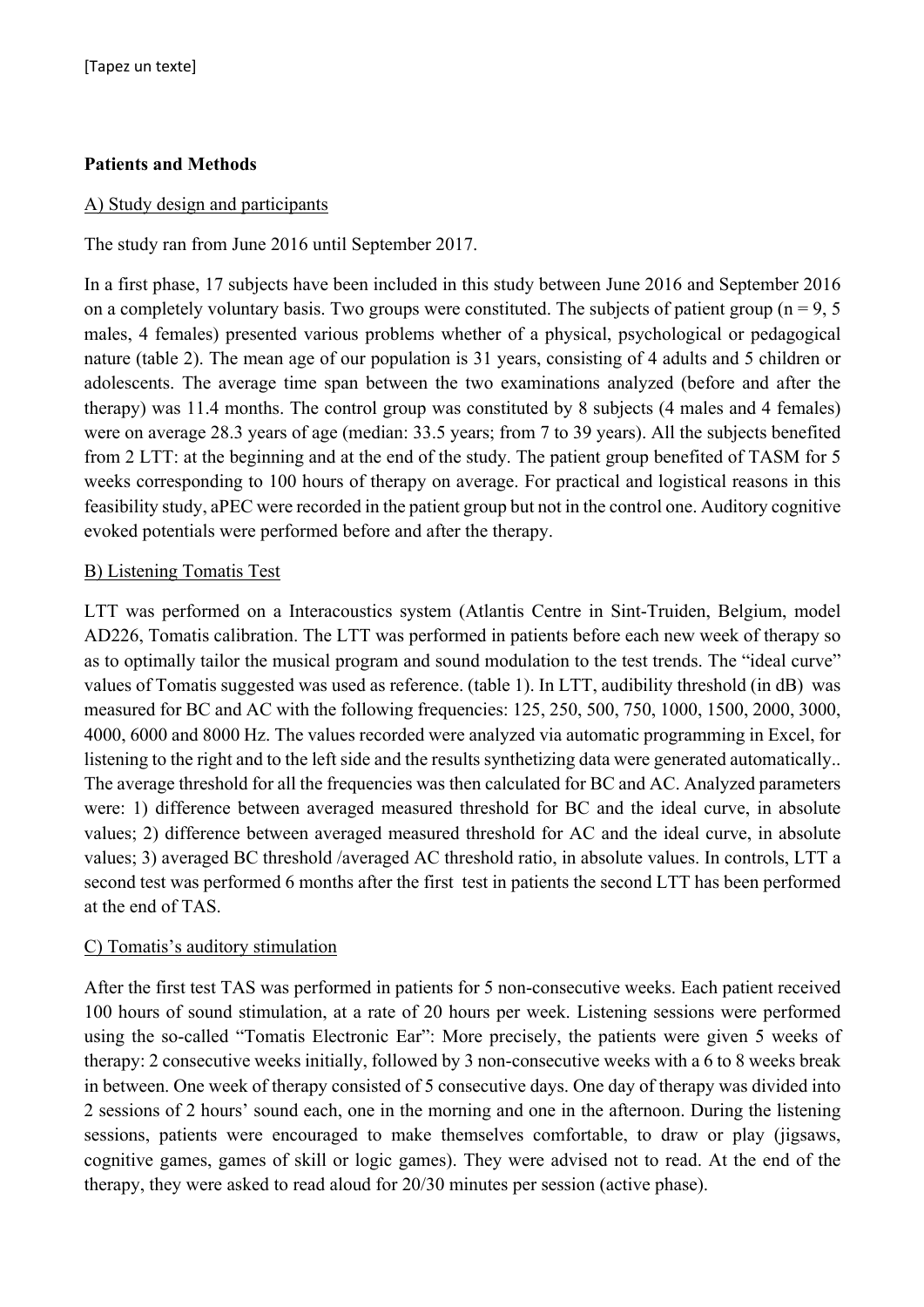#### D) Auditory cognitive evoked potentials:

Recordings were performed by means of a Neuro-Mep (Neurosoft) device for three derivations: one frontal and one central median (Fz and Cz), referenced in the linked mastoids, and one vertical oculogram above and under the eye. The bandwidth ranged between 0.1 and 35 Hz and the sampling frequency was 1000 Hz. The artefact rejection threshold was 100 µV. Acquisition times were 500 ms, made up of 50 ms of pre-stimulus for the MMN protocol and 1000 ms with 100 ms of pre-stimulus for the P300 protocol. Recording was stopped when at least 60 responses to deviant stimulations and 50 responses to targeted stimulations had been obtained. The duration of each ranged between 5 and 8 min.

Stimulation to both ears was ensured by means of headphones (TDH 39 headset) with alternating polarity. For the MMN protocol, a total of 600 stimulations at a frequency of 1000 Hz, a rate of 2 Hz and an intensity of 70 dB nHL were given. The standard stimulations consisted of tone bursts of 75 ms while the deviant stimulations lasted 25 ms. The ratio was 1 deviant to 8 standards in a random order. Subjects were advised to think of whatever they liked, without worrying about the sounds, and to keep as still as possible. Some ten standard stimulations were given prior to recording.

In the odd ball P300 protocol 250 tone bursts of 30 ms and 80 dB nHL were given at random intervals ranging between 0.9 and 1.1 s, divided between targeted and non-targeted stimulations. The targeted stimulations were random with a probability of 0.2 and a frequency of 2000 Hz. The non-targeted stimulations had a frequency of 1000 Hz. Subjects were asked to press a button as quickly as possible any time they heard a high-pitched sound and to try not to make any mistakes. Responses that came after 950 ms were rejected. Subjects were given a short training session before recording began.

For the MMN protocol, we measured the latency of waves N1 and P2 on the curves of response to the standard stimulations. The first were the most negative spike before 120 ms and the second the most positive spike between 100 and 170 ms. The N1-P2 amplitude was the difference spike to spike. The non-concordance wave (mismatch negativity) was measured on the differential curve: Its latency was the most negative spike between 120 and 230 ms and its amplitude the difference between the start of the wave and its peak. For the P300 protocol, the N1 and P2 waves were measured on the curves of response to the non-targeted stimulations, for the 80-120 ms and 120-210 ms windows. The N2 and P3 waves were measured on the curves of response to the targeted stimulations, for the 180-240 ms and 250-450 ms windows. The N1/P2 and N2/P3 amplitudes were the spike-to-spike differences of these waves.

#### **Statistical analysis**

Recording and the statistical analysis of the evoked potentials was performed by Dr Jacques Grapperon, neurologist. The statistical analysis was performed by the three-way variance analysis for repeated measures. The inter-subject variance came from 9 subjects while the intra-subject variance came from the derivation factor (frontal and central) and from the session factor (before and after the audio-psycho-phonology training sessions). In terms of response time, the percentage of correct responses and the number of errors, the same variance analysis was performed, but without taking the derivation factor into account. To check the significance of the variations in perception of the listening tests, the variances were checked against the variances obtained with the Fisher-Snedecor test. In the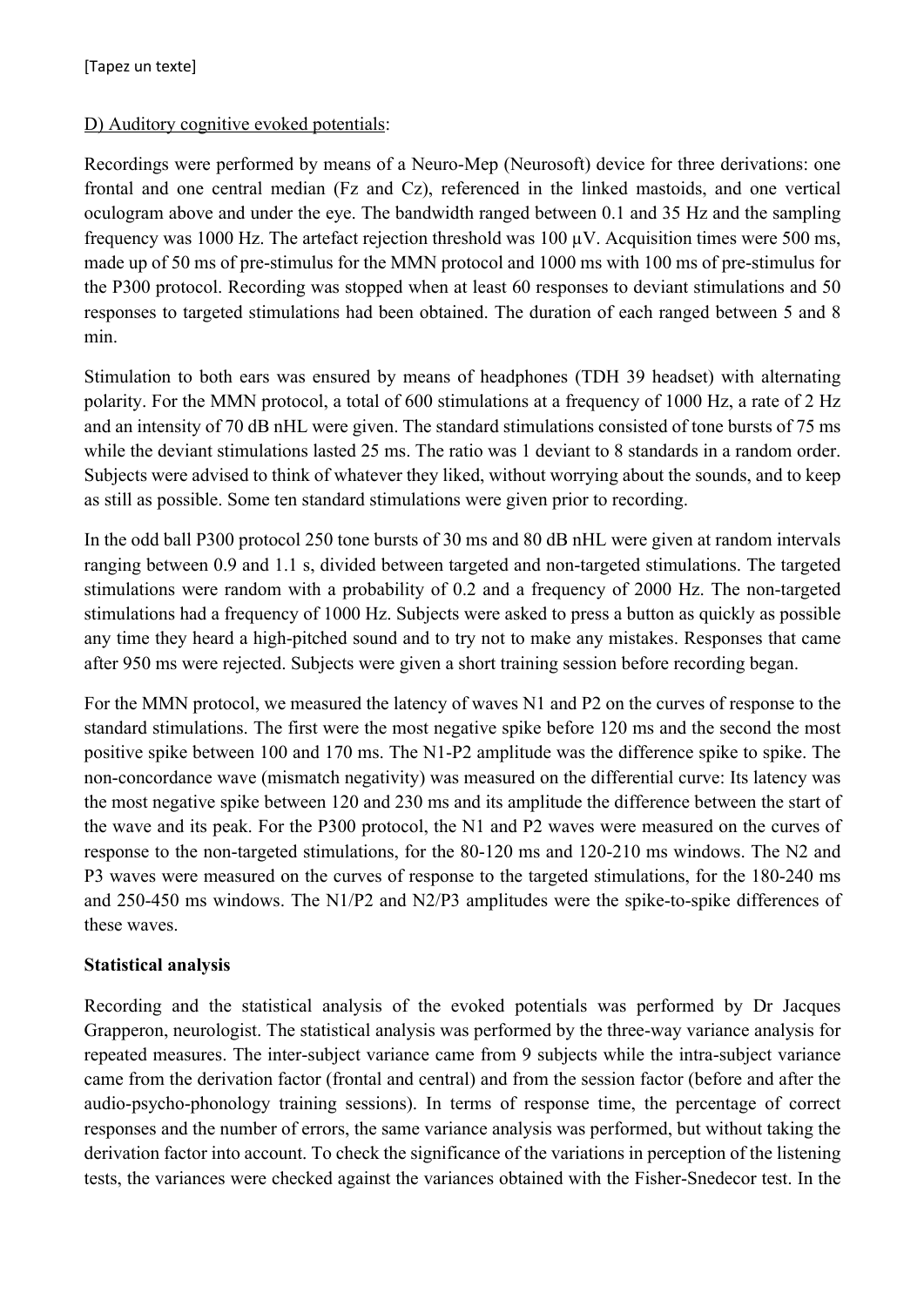case of unequal variances, the bidirectional Mann-Whitney test was used. All the Excel files were compiled by an engineer, who also conducted the macro-based automated analysis.

#### **Results.**

As shown in the table 4, the main result is a reduction of mean left BC/AC value (significant,  $p < 0.05$ ), on LTT , in patients after TAS (Table 4). A slight and not significant reduction can be observed also on the right BC/CA value. In controls, no significant variation in the different values between test 1 and test 2 was observed.

The results for auditory cognitive evoked potentials are presented in figure 2 and table 4. One can observe i) a an increase of of MMN latency after the TAS treatment (F  $1/24 = 3.51$ ; p = 0.030), and ii) a decrease in amplitude of N1/P2 after the TAS treatment (F  $1/24 = 9.88$ ; p = 0.004). The amplitude of MMN reduced after the TAS treatment, but this effect is not statistically significant..

#### **Discussion**

#### A) Listening test

In 2009, Gerritsen conducted a review of the literature on the impact of auditory stimulation according to the method of Dr Tomatis (14). The analysis of the conclusions of the studies that were discussed in this review show a clear benefit from audio-phono-psychology in learning disorders, pervasive developmental disorders, the learning of foreign languages, pronunciation, vocal production, the length of labour and childbirth, the Apgar score, stammers, mental retardation, anxiety syndrome, depressive syndrome, behavioral disorders associated with a psychotic personality.

During 2011, the Cochrane Collaboration conducted a review of the literature on the technique of auditory stimulation, which it refers to as "auditory integration" (15). The authors' objective was to determine its effectiveness in people suffering from autism spectrum disorders (ASD). Six controlled, randomised auditory integration therapy trials were retained as against one Tomatis therapy trial. On the specific issue of ASD, even though numerous studies come to positive conclusions about the effects of the Tomatis method, only one seems to satisfy the trial inclusion criteria for a collaboration like Cochrane, authority on EBM (evidence-based medicine). What conclusions did they come to? Of the 7 studies counted to date, involving a total of 182 participants, only 2 (by the same author), on a cohort of 35 participants, report statistically significant improvements in the group after having received auditory integration therapy, for two evaluation criteria only.

The Collaboration specifies that the lack of conclusive proof about this technique should not be interpreted as proof that it is not effective. What's more, it encourages further research in the field of music therapy, as the current data from various scientific studies suggest that the benefits could be significant: social interaction, communication, social adaptation (autism spectrum disorders, schizophrenia), rhythm, coordination in the case of acquired brain injury, depressive syndrome, anxiety syndrome, blood pressure, respiratory rate (cancers) and sleep disorders. As a consequence, the French Health Authority stated in it last report on "managing autism": music therapy is advised, the Tomatis method not recommended (16). Even though the rules of the scientific game are clear and sure, we can see the complexity of furnishing conclusive data, which is inherent to the Tomatis method: a lack of human and financial resources, refusals from research laboratories, internal division, lengthy and face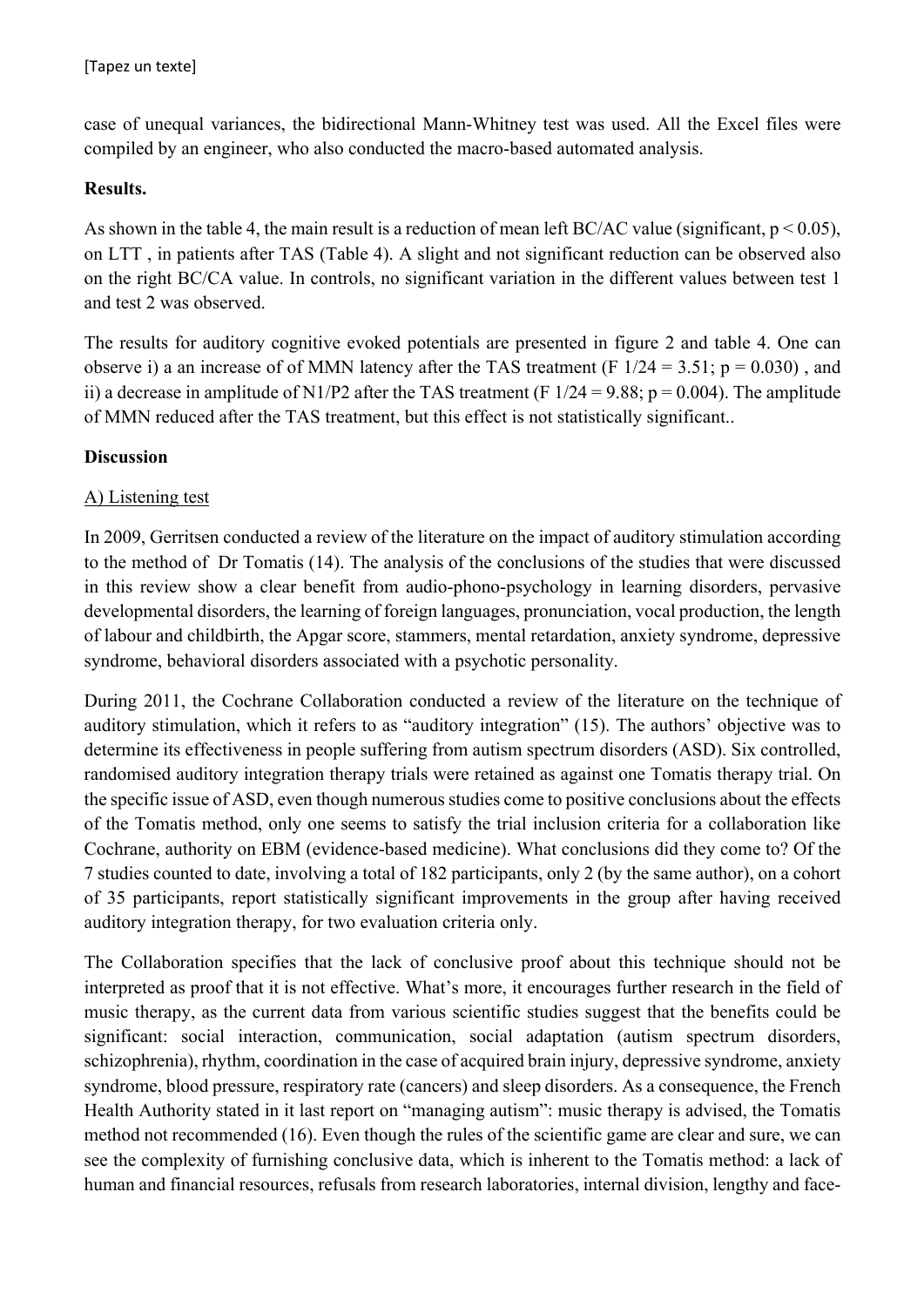to-face therapy, a non-standardised protocol, lack of potency of the samples, multiple judging criteria, qualitative studies, unpredictable psycho-cognitive-motor effects.

The trial presented in this article wishes to avoid these stumbling blocks and to stick to quantitative criteria to evaluate the effects of the method. The limited number of subjects included, the disparity in the variances of the groups compared and the diversity in the choice of sound programs make that this research is more akin to a feasibility test or a preclinical study. Of all the distortions that can be interpreted from a listening test, which auditory stimulation purports to modulate (hearing thresholds, air bone gaps, scotoma, spatialization, sound discrimination) (3), only the quantifiable distortions, common to the audiogram, were retained. The possibility of an approximation of the level of perception via air conduction in the right ear with the ideal curve was suggested on the basis of data that pre-date literature. Although not rigorously validated, they agree that right-sided hearing can be lateralized by progressively and predominantly increasing the air conduction-based auditory stimulation to the right and develop the analytical skills of the left hemisphere which is directly linked to it. The assumption of a decrease in the gap between osseous perception and air perception, to the left and to the right, when receiving auditory stimulation which is either mainly bone or air based, depending on the initial test, was also suggested on the basis of experimental data that pre-date the method (2,13).

The results obtained in our study (as referred as Tomatis Toulon Group) show a significant reduction in the gap between air conduction, AC, and bone conduction, BC, to the left ( $p=0.012$ ). The decrease in the right AC/BC gap is not significant, just like the slight reduction in the gap between AC and the ideal curve (p=0.5). It is clear that there is a partially statistically significant improvement in the primary endpoint in terms of the analysis of the listening test.

In spite of a clear significant improvement, the quantitative results of the Toulon Group are considerably lower than the results obtained in the two other centers that use the method.

The Hermione Centre in Annecy was asked to analyse the trends in the listening tests of 10 of its patients before and after the therapy. This group is referred to as the "Tomatis Annecy" Group. The group consisted of 5 females and 5 males, with an average age of 16.3 years (median: 13 years; between the ages of 8 and 47). The average time span between the two analyzed examinations was 10.5 months until 2017. They received 100 hours of therapy on average.

The Atlantis Centre in Sin-Truiden (Belgium) was asked to analyze the trends in the listening tests of 10 of its patients before and after the therapy. This group is referred to as the "Tomatis Sint-Truiden" Group. The group consisted of 2 females and 8 males, with an average age of 8.7 years (median: 8.5 years; between the ages of 5 and 13). The average time span between the two analyzed examinations was 23 months until 2017. They received 250 hours of therapy on average.

The variation in age of the Toulon Group (average age 31 years, median: 15 years) was close to that of the Control Group (average: 28.3 years, median: 33.5 years). These ages were significantly different from the Tomatis Annecy Group (16.3 years, with a median of 13) and the TomatisSint-Truiden Group (8.7 years, with a median of 8.5).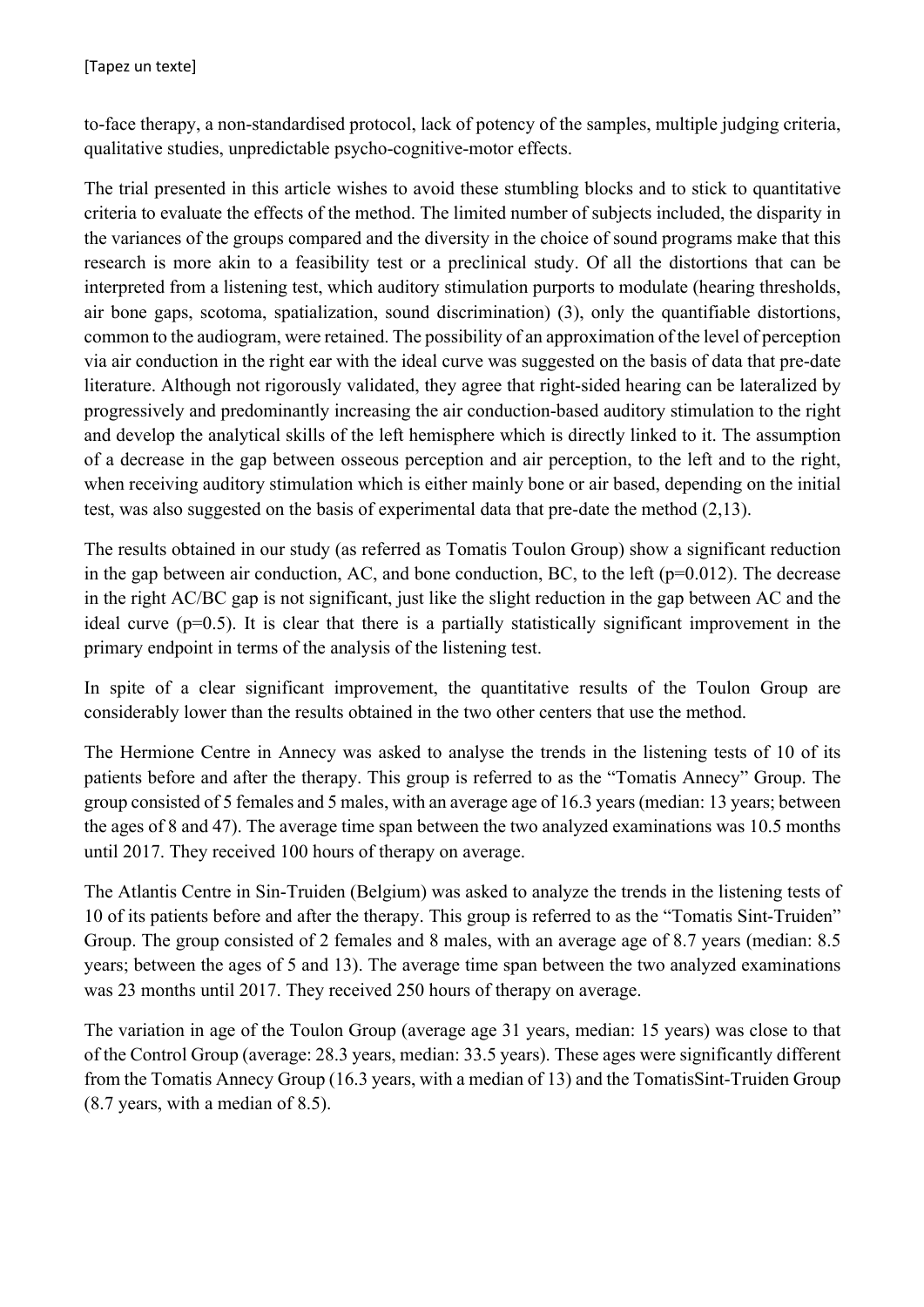The Toulon and Annecy Groups received 100 hours of therapy on average. The Sint-Truiden Group included patients with severe psychomotor impairment. They received 250 hours of therapy on average. The Control Group did not receive therapy.

The Tomatis Toulon Group was recruited on the basis of an invitation the therapist extended to the patient. At the time of recruitment, the average difference with the ideal was 3 decibels higher than in the Control Group. The Annecy and Sint-Truiden Groups were recruited the other way around, i.e. on the basis of a request the patient or the patient's parents had put to the therapist. At the time of recruitment, the average difference with the ideal was 10 to 11 decibels higher than in the Control Group. Might the young age of the subjects contribute to their greater sensitivity? Does a subject's initial average level of hearing play a role in the responsiveness or resistance to sound stimulation? Does a change in hearing level constitute a risk factor in mental health (17–19) ?

It is currently impossible to answer these questions. The essential point is however that (a) under difficult conditions (non-homogeneous population, hearing thresholds pooled for BC and AC in each side) we have been able to highlight an effect on quantified variables; b) in controls, the results of LTT are stable at several months intervals. It is now necessary to work on homogeneous populations better controlled and to differentiate the effects on the thresholds at low, medium and high frequencies.

#### B) Auditory cognitive evoked potentials:

The results of the P300 test shows a significant reduction in N1/P2 amplitude. It was also established that the amplitude of the Mismatch wave reduced during the second session, which goes hand in hand with increased latency and a shortening of the response times. On the whole, these results may also reflect a better performance with less active attention. In the absence of a relationship between the clinical and electrophysiological measures, no case can be made for the effect of audio-psychophonology training here. What's more, the studies that incorporate cognitive evoked potentials into cognitive training techniques mentioned in the introduction tend to record increased wave amplitudes. The effect we observed can therefore only be a non-specific habituation effect. Accordingly, it has been suggested that the increase in the amplitude of wave P2 was a non-specific learning marker (20).

The limitation of our study is due to the small number of subjects and their age heterogeneity. It is also due to the technique we used which is the most straightforward one and most compatible with common function studies in a clinical neurophysiology hospital laboratory. The reduced number of derivations does for instance not take the inter-hemispheric differences in the temporal regions that are sometimes mentioned into account. It contrasts with the more elaborate techniques that have been fine-tuned in research laboratories, but which remain linked to the equipment used. As a result, it has not been possible to test complex stimulations like musical suites or different syllables here.

# C) Clinical improvement :

In first instance, this experiment was not designed to establish a formal link between a possible improvement in clinical and electrophysiological measures of hearing and the clinical evolution of patients who receive auditory stimulation. This approach is a complex qualitative one and must be preceded by the scientific validation of the devices that measure electrophysiological variations of the hearing and the significant potential effect of auditory stimulation on these variations. However, this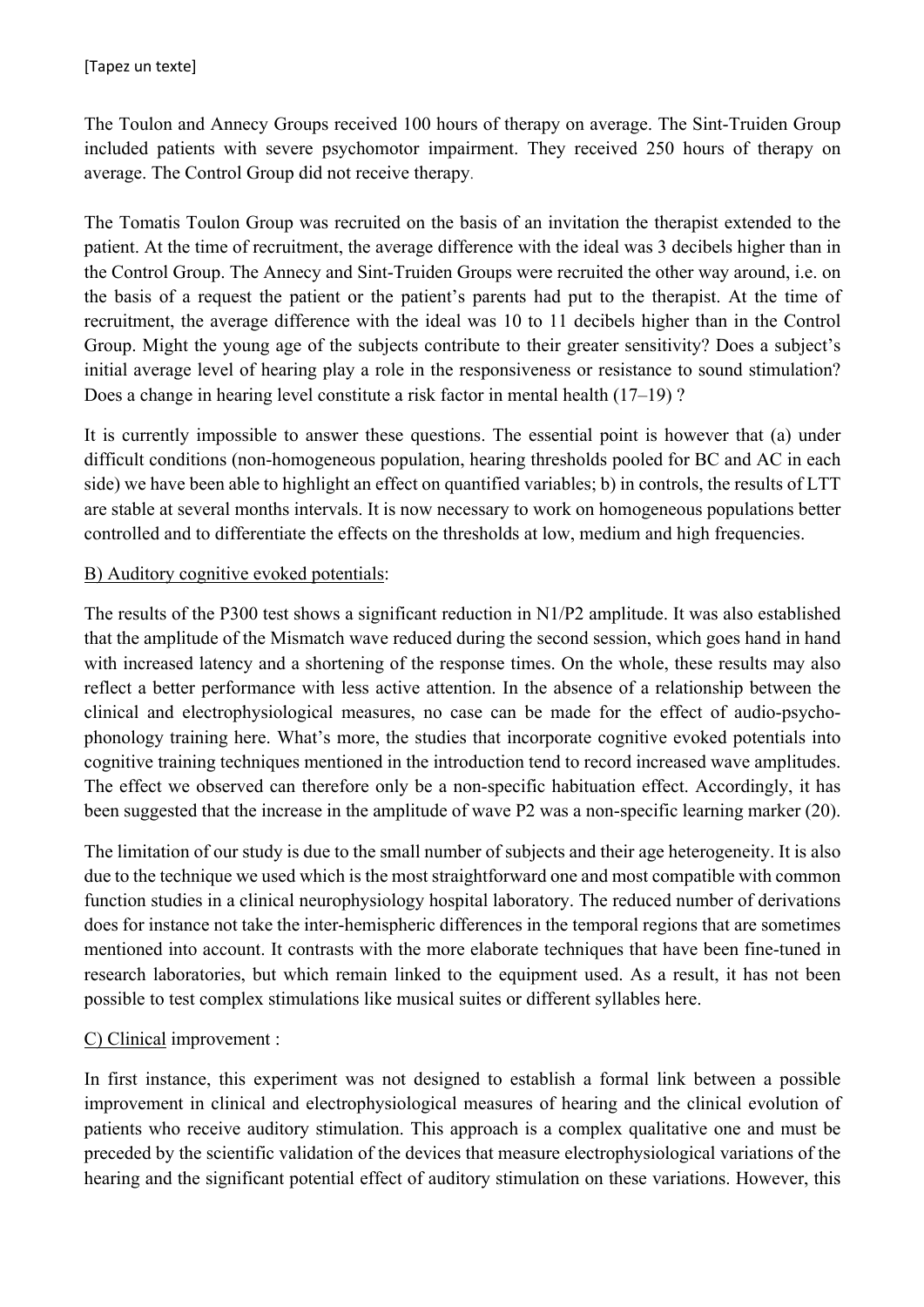would entail a second judging criterion to question and broaden the research perspectives ensuing from this work.

Some of the clinical improvements at least 4 of the patients mentioned at least once as a marked improvement after the final measures are listed here on account of their possible correlation with the significant changes observed in terms of the listening tests and the cognitive evoked potentials. This improvement concerns: concentration, self-esteem, daytime fatigue, mood, motivation/projection, independence, initiative-taking, speaking at home or in public, tonicity.

A number of confounding factors must be mentioned here because, in parallel with the auditory stimulation sessions, some patients also received osteopathic care, physiotherapy, speech therapy, psychotherapy. One of the subjects discontinued his Ritalin therapy. One of the subjects started a therapy for depression with SSRI. The recent conclusions by Inserm Bordeaux (January 2018) on the follow-up of the Paquid cohort merit reiterating here: 3777 participants over the age of 65, over 25 years. They confirm the direct link between the hearing profile of the patients included and the risk of invalidity, dementia and depression (17). Another recent publication of the Journal of European Psychiatric Association concluded that Tomatis training significantly improved subjects' cognitive functioning. They demonstrate its efficiency in relation to such parameters as reaction time, localization of sources of sound and over sensitivity to audio stimuli (19).

#### **Conclusion**

In spite of its limitations, the use of cognitive evoked potentials demonstrates its sensitivity in terms of analyzing the changes that are brought about by techniques that act on the attentional processing of sensory stimulations. A neurophysiological analysis of these techniques is needed to tailor the types of recordings to be used to facilitate an analysis of the neurological mechanisms.

The listening test shows a significant reduction in the gap between bone and air conduction to the left. This test has not been scientifically validated. Correlation between the cognitive evoked potentials changes and those of the listening test must be sought (13).

If the lack of conclusive proof about a technique must not be interpreted as proof that it is not effective, then the presence of a number of significant results on a small number of samples must, in the context of an essential improvement and the promotion of mental health care, be encouraged and pursued.

Other than a progressive follow-up of the effects of auditory stimulation, we can envisage an improvement in the choice of subjects that are likely to benefit from it (Watson, 1980).

# **Conflicts of interest:**

J.V: financial interest in the Atlantis MBL company. Study collaborator for loan of equipment and development of auditory remediation programs

J.G: partly employed by health insurance which is a source of funding for the study. CHITS company.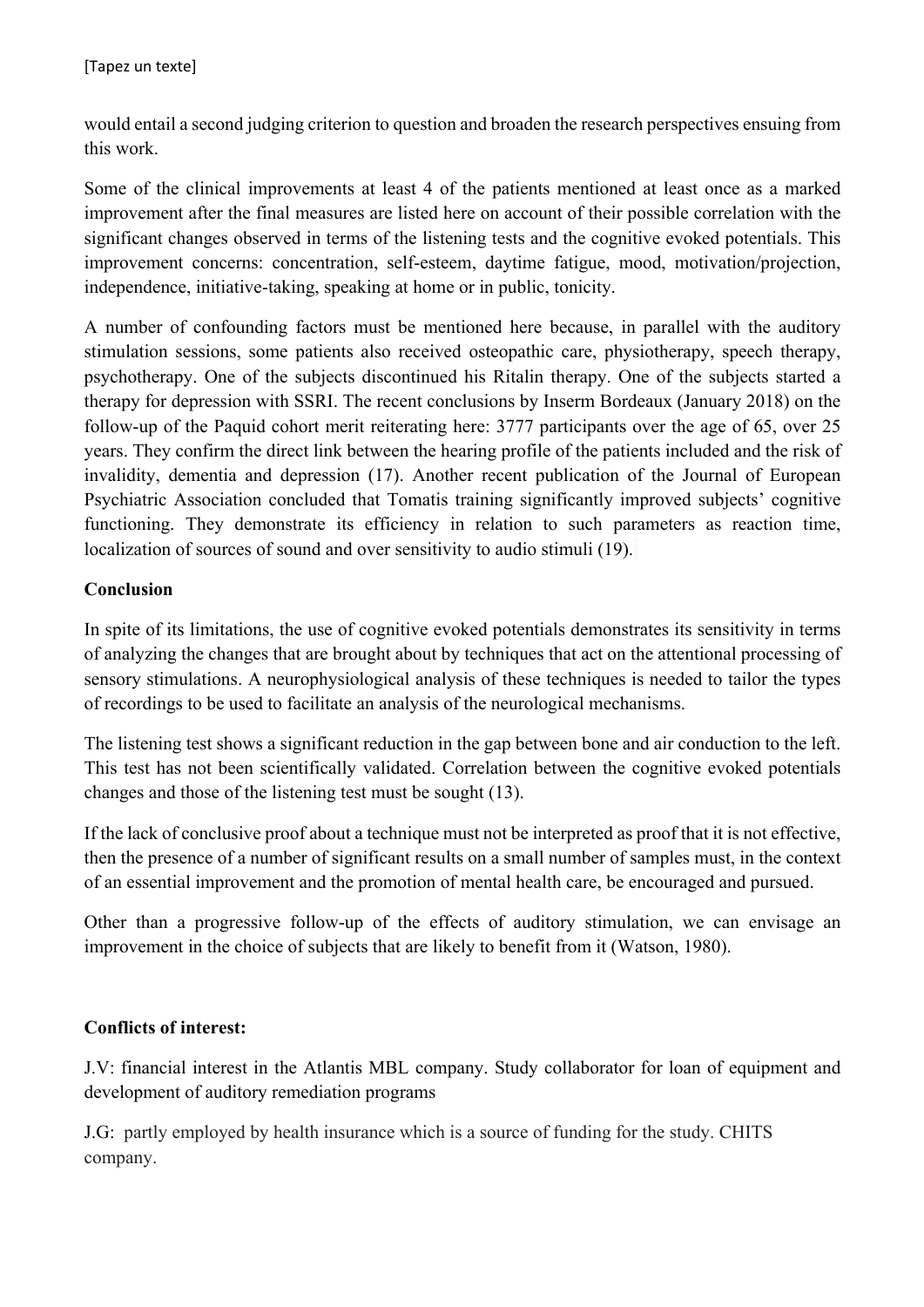T.R: partly employed by health insurance which is a source of funding for the study. CHITS company

JVD : no conflict of interest.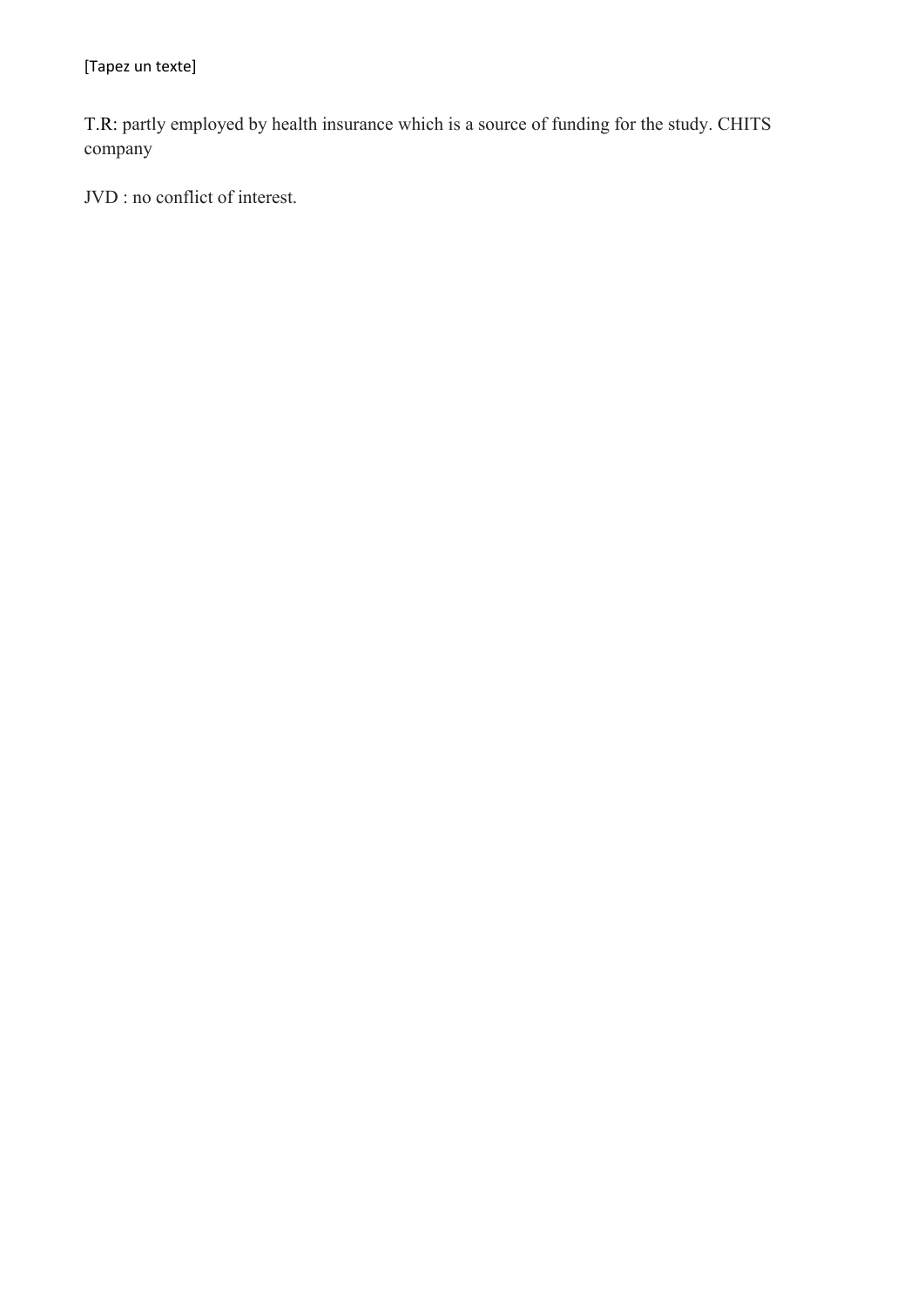#### **Bibliographic references:**

- 1. Mouchnino P. La Méthode Tomatis. Revue Orthophonie. juill 2014;(15).
- 2. Auriol B, Tomatis A. Considérations sur le test d'écoute [Internet]. 1973 [cité 8 févr 2018]. Disponible sur: http://auriol.free.fr/psychosonique/tomatis/considerations-TE/considerations-TE-1-8.htm
- 3. Auriol B, Tomatis A. Pour l'histoire de l'audio-phono-psychologie [Internet]. 1974. Disponible sur: http://auriol.free.fr/psychosonique/tomatis/considerations-TE/
- 4. Fujioka T, Ross B, Kakigi R, Pantev C, Trainor LJ. One year of musical training affects development of auditory cortical-evoked fields in young children. Brain. oct 2006;129(Pt 10):2593-608.
- 5. Moreno S, Bialystok E, Barac R, Schellenberg EG, Cepeda NJ, Chau T. Short-Term Music Training Enhances Verbal Intelligence and Executive Function. Psychol Sci. nov 2011;22(11):1425-33.
- 6. Mandikal Vasuki PR, Sharma M, Ibrahim R, Arciuli J. Statistical learning and auditory processing in children with music training: An ERP study. Clin Neurophysiol. 2017;128(7):1270-81.
- 7. Tremblay K, Kraus N, Carrell TD, McGee T. Central auditory system plasticity: generalization to novel stimuli following listening training. J Acoust Soc Am. déc 1997;102(6):3762-73.
- 8. Tremblay KL, Kraus N. Auditory training induces asymmetrical changes in cortical neural activity. J Speech Lang Hear Res. juin 2002;45(3):56472.
- 9. Alain C, Campeanu S, Tremblay K. Changes in sensory evoked responses coincide with rapid improvement in speech identification performance. J Cogn Neurosci. févr 2010;22(2):392-403.
- 10. Jucla M, Nenert R, Chaix Y, Demonet J-F. Remediation Effects on N170 and P300 in Children with Developmental Dyslexia. Behav Neurol. 2010;22(3-4):121-9.
- 11. Alvarenga K de F, Araújo ES, Ferraz É, Crenitte PAP. P300 auditory cognitive evoked potential as an indicator of therapeutical evolution in students with developmental dyslexia. CoDAS. 2013;25(6):500-5.
- 12. Flehmig, Inge. Expertise de fond sur la méthode Tomatis. In: Savez vous pourquoi vous avez deux oreilles « Wissen Sie, warum Sie zwei Ohren haben », [Internet]. 1996. Disponible sur: https://nanopdf.com/download/expertise-de-fond-quant-a-la-therapie-selon-le-mozart-brainlab\_pdf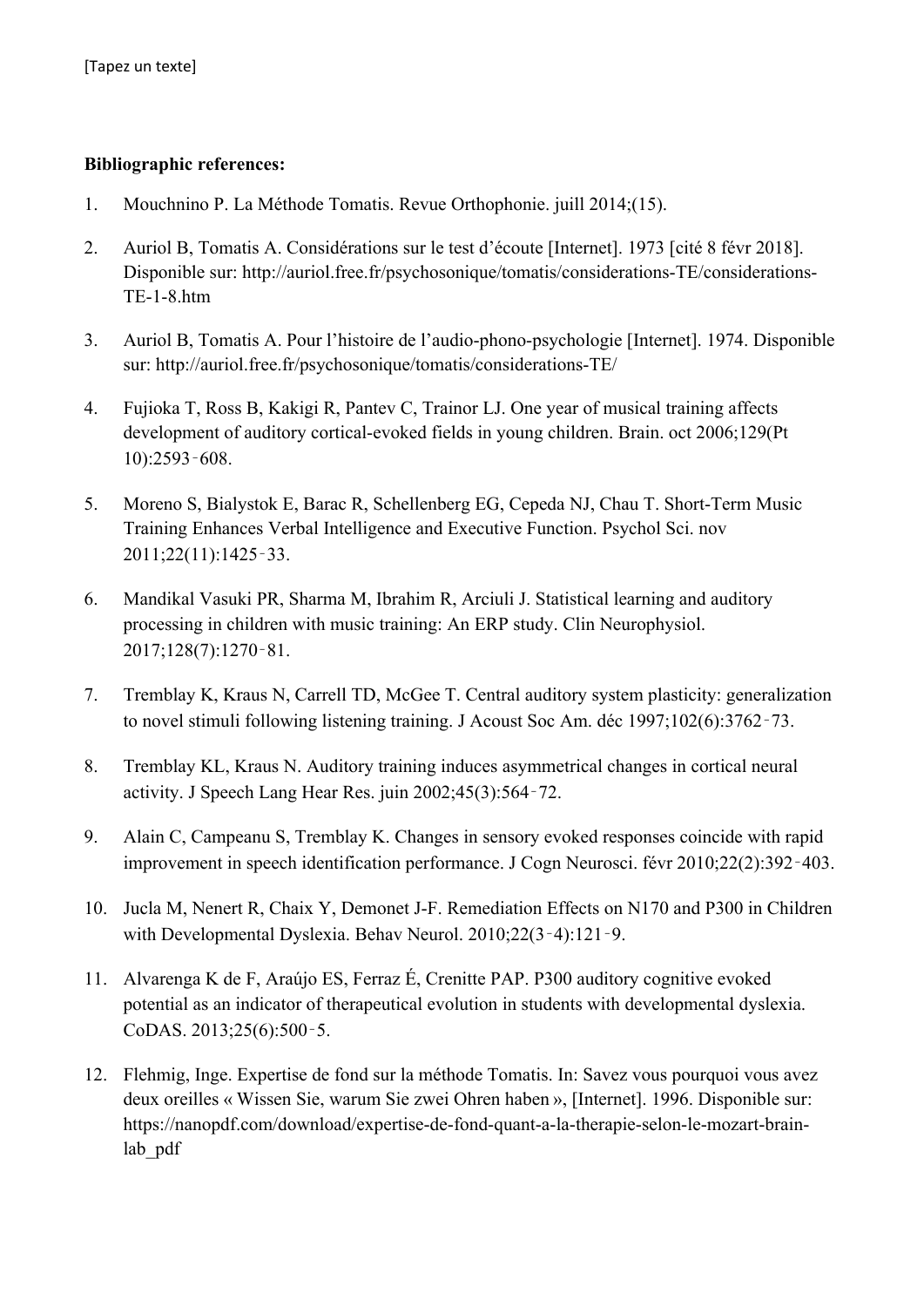- 13. Vervoort J, Voigt MJA de, Bergh WV den. The Improvement of Severe Psychomotor and Neurological Dysfunctions Treated with the Tomatis Audio-Psycho-Phonology Method Measured with EEG Brain Map and Auditory Evoked Potentials. Journal of Neurotherapy.  $2007:11(4):37-49.$
- 14. Gerritsen, Jan. A review of research done on Tomatis auditory stimulation. 2009.
- 15. Sinha Y, Silove N, Hayen A, Williams K. Auditory integration training and other sound therapies for autism spectrum disorders (ASD). Cochrane Database Syst Rev. 7 déc 2011;(12):CD003681.
- 16. HAS. Autism spectrum disorder [Internet]. haute autorité de santé; 2018 févr. Disponible sur: https://www.has-sante.fr/portail/upload/docs/application/pdf/2018- 04/cpg\_asd\_diagnostic\_assessment\_child\_teenager\_2018.pdf
- 17. Amieva H, Ouvrard C, Meillon C, Rullier L, Dartigues J-F. Death, Depression, Disability and Dementia Associated with Self-Reported Hearing Problems: a 25-Year Study. J Gerontol A Biol Sci Med Sci. 3 janv 2018;
- 18. Aubert-Khalfa S, Granier J-P, Reynaud E, El Khoury M, Grosse E-M, Samuelian J-C, et al. Pure-tone auditory thresholds are decreased in depressed people with post-traumatic stress disorder. J Affect Disord. déc 2010;127(1-3):169-76.
- 19. Mojs E, Sudol A, Samborski W. The possibilities of the improvement language competencies in children with dyslexia. The evaluation of the Tomatis therapy in children aged 6–10 years of age. European Psychiatry. avr 2017;41:S790.
- 20. Tremblay KL, Ross B, Inoue K, McClannahan K, Collet G. Is the auditory evoked P2 response a biomarker of learning? Front Syst Neurosci [Internet]. 20 févr 2014 [cité 18 juin 2018];8. Disponible sur: https://www.ncbi.nlm.nih.gov/pmc/articles/PMC3929834/

# **The author gratefully acknowledges:**

Jozef and Astrid Vervoort for the trust they placed in me to conduct this study; the volunteers who gave up their time to take part in the listening sessions and the electrophysiological measurements; the consultants at the Toulon Hospital Centre, who gave up their time to conduct the tests before and after the therapy, to advise me on the method and to enrich the discussion; Alain Deverre for having put his talents as an IT engineer at the service of this study with incredible patience; Marie Couillard for her thorough proofreading and corrections; Bathilde de Vandeul, for the layout of the French version; the *Lexicon* company or the English translation of the article.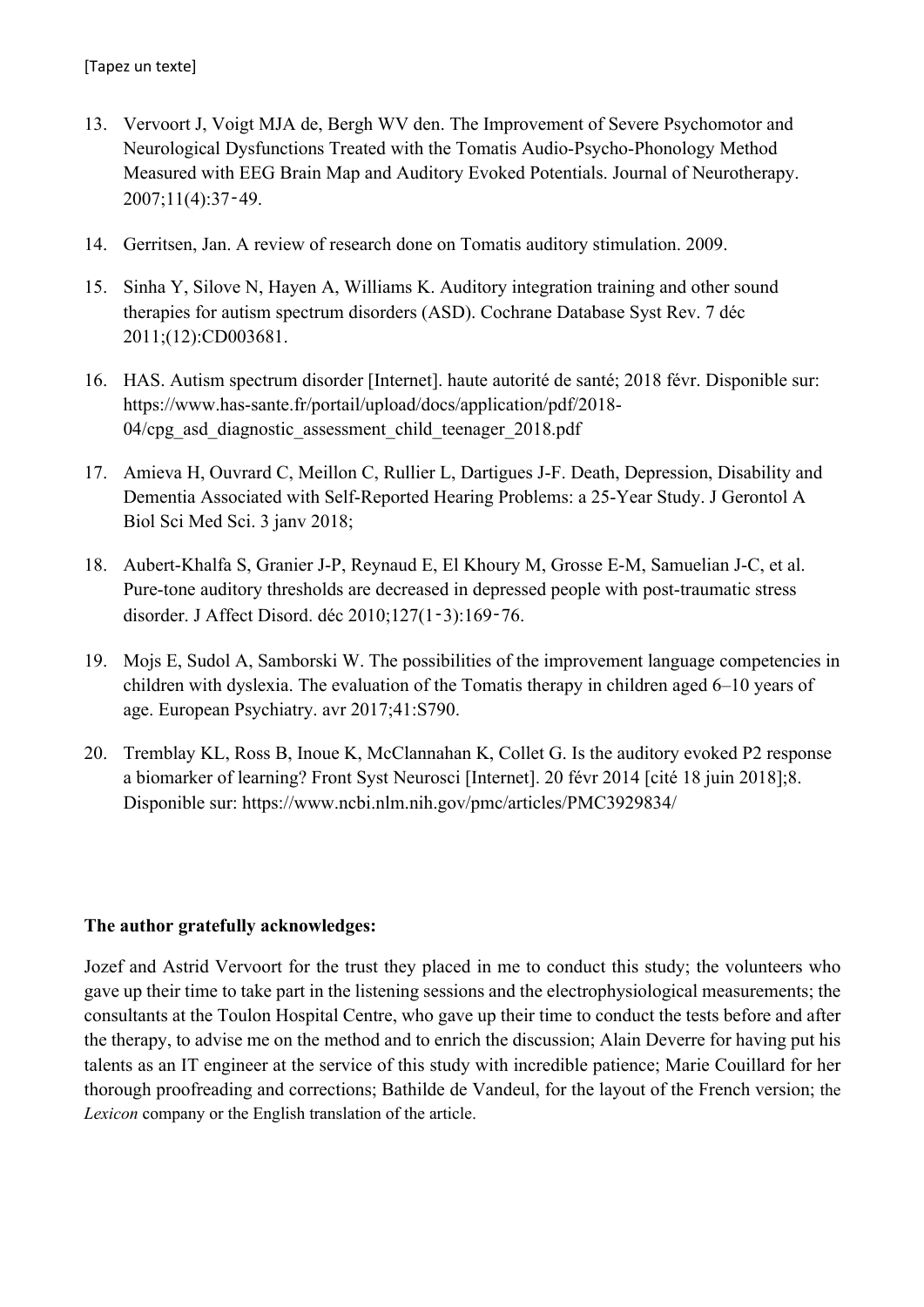# **Figure 1:**

A) Wegel's graph. The minimum and maximum for pain and hearing threshold curves join at the edges and delineate the normal hearing range in the centre. In abscises, the sound frequencies, on the ordinate the acoustic pression in dB. For listening Tomatis test (LTT) the audibility field curve (arrow) is inverted.

B) Graph of a classic audiogram's reference curves, for a 20 year old patient. Air conduction is represented by the solid line, bone conduction by the dotted line Frequency is given in abscissa from 125 Hz to 8000 Hz. The extremities of the curves are linearized. Decibel are in ordinate. In dotted line, bone conduction, in full line, air conduction.

C) Graph of the ideal listening curves from the LTT . Air conduction is represented by the solid line, bone conduction by the dotted line. Frequency is given in abscissa from 125 Hz to 8000 Hz. Decibel (dB) are in ordinate . . In dotted line, bone conduction, in full line, air conduction.

**A)**



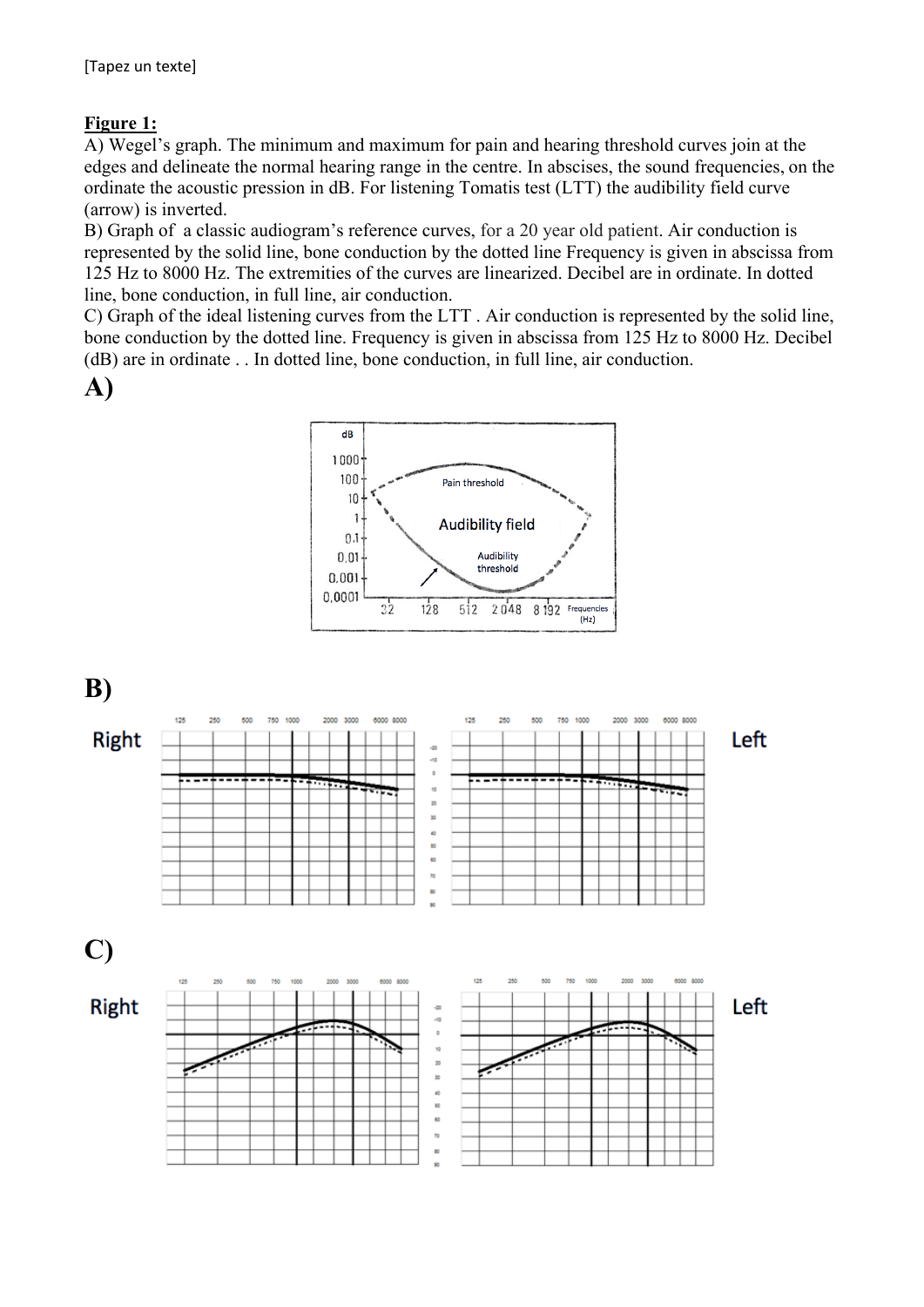# **Figure 2**

Auditory cognitive evoked potentials recorded, in the 9 patients of our study. The average traces are presented.

In  $A$ : mismatch negativity (MMN), on Cz (central)derivation

In B: P300 (oddball paradigm) on Fz (frontal) derivation: N1 : negativity at # 100 ms, N2 : negativity at # 200 ms, P2 : positivity at #200 ms, P3 (or P300): positivity at #300 ms.

**A)**



**B)**

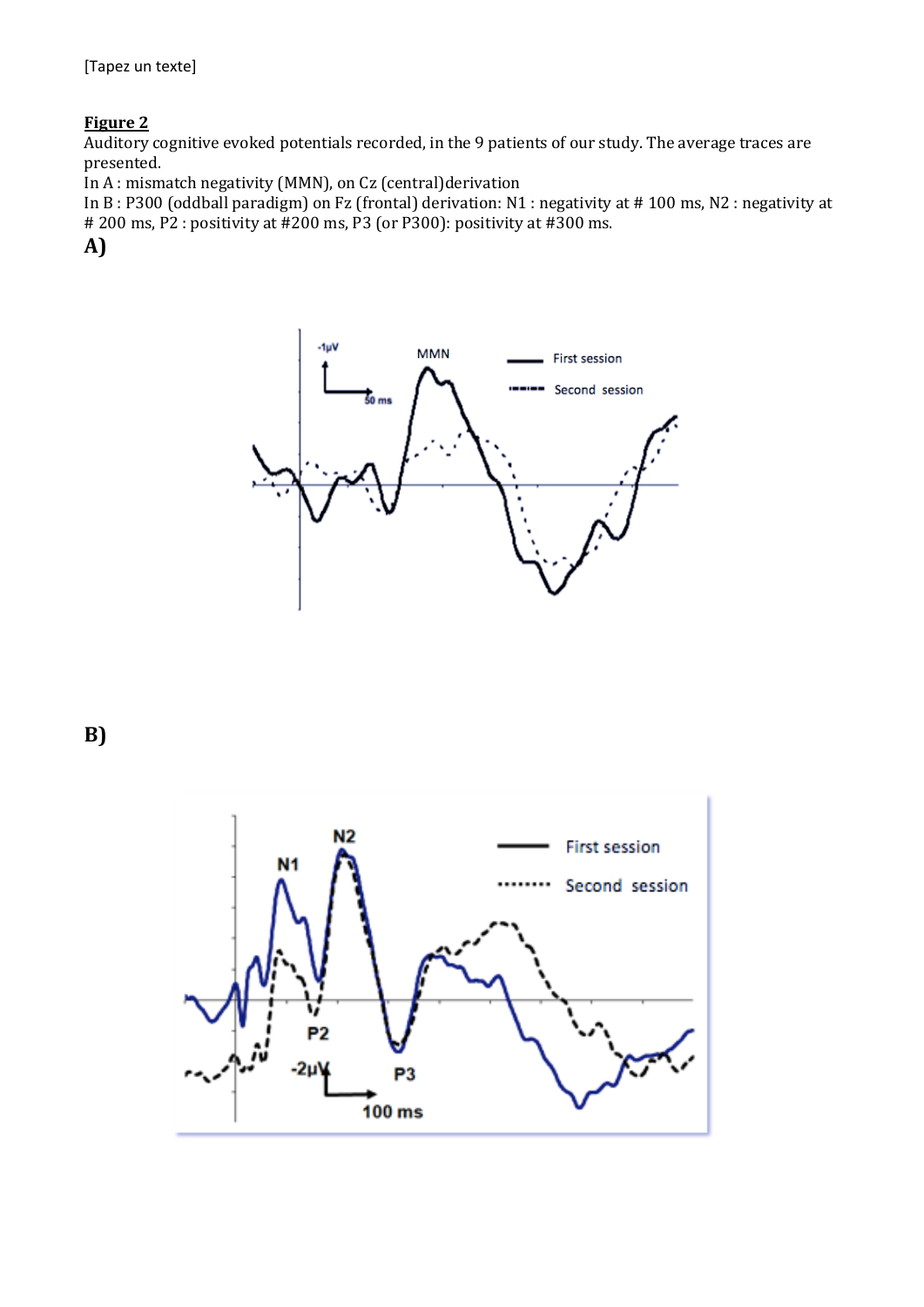Table I: Values for the standard audiogram and for the listening Tomatis test (LTT, in grey) audibility thresholds for various frequencies. BC = bone conduction;  $AC = air$  conduction.

| Frequencies (Hz)                                                                                                       | 125 | 250    | 500      | 750    | 1000   | 1500   | 2000  | 3000   | 4000   | 6000 | 8000 |
|------------------------------------------------------------------------------------------------------------------------|-----|--------|----------|--------|--------|--------|-------|--------|--------|------|------|
| Standard audiogram:<br>BO                                                                                              |     | $-9,1$ | $-1,1$   | $-4,9$ | $-5,8$ | $-3,3$ | 0,2   | $-0,3$ | $-4,8$ |      |      |
| Standard audiogram:<br>AC                                                                                              |     | L,J    | 2,5      | 2,5    |        | L.)    | 0,2   | 2,1    | 2,2    | 0,7  |      |
| Ideal listening test curve<br>(dB) of Tomatis (LTT):<br>BO and AC threshold are<br>considered as similar<br>$(+/-5dB)$ | 20  | 10     | $\theta$ | -5     | $-10$  | $-10$  | $-10$ | $-10$  | -5     |      | 10   |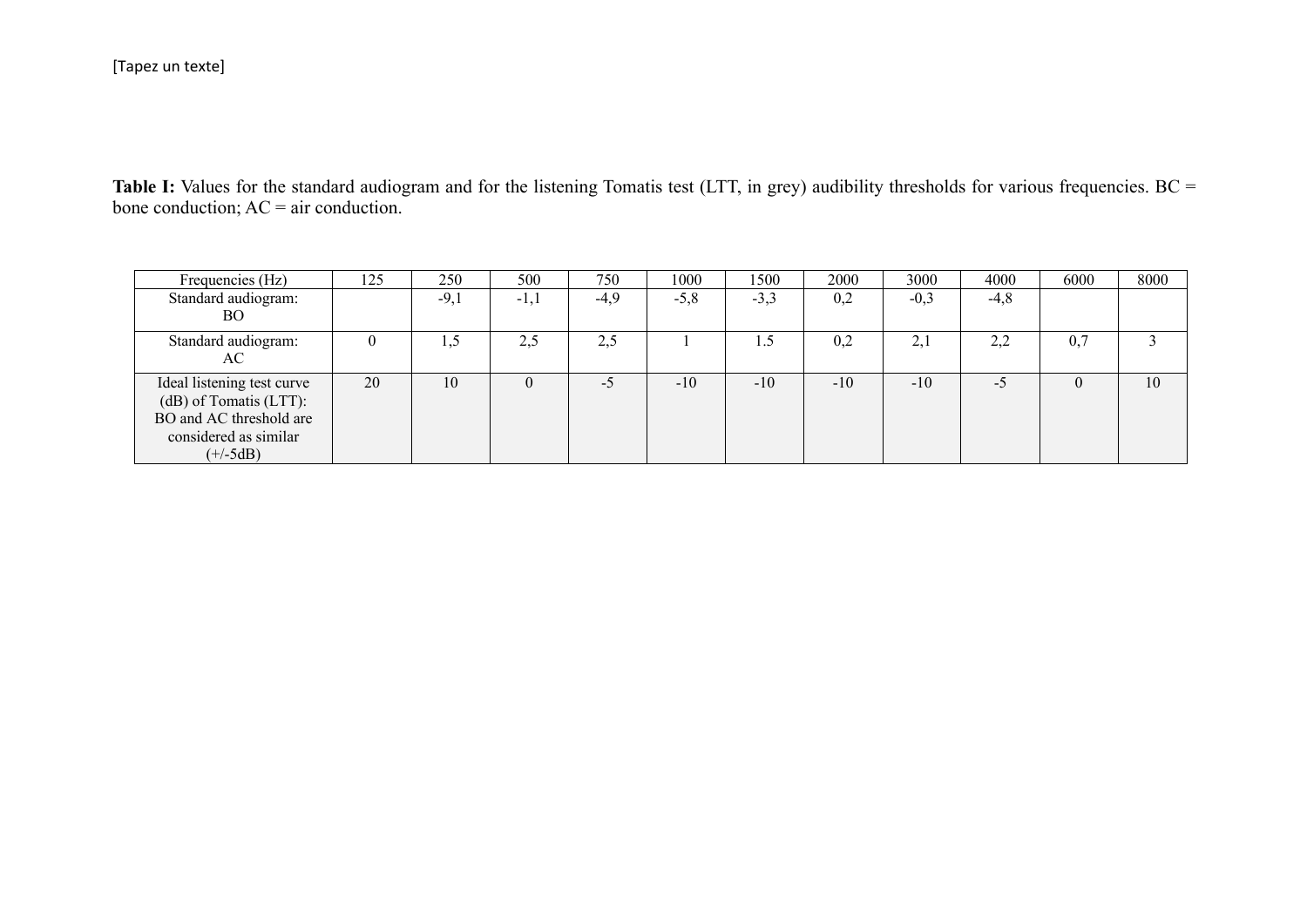# **Table 2.**

Characteristics of the patient population studied.

| <b>Patient</b> | age | sex          | <b>Symptoms</b>                                                             |
|----------------|-----|--------------|-----------------------------------------------------------------------------|
|                | 55  | F            | Burn out, sleep-wake cycle disorders                                        |
| 2              | 14  | M            | ADHD, school failure                                                        |
| 3              | 10  | M            | Dreamy child, school failure                                                |
| $\overline{4}$ | 10  | M            | Dreamy child, school failure                                                |
| 5              | 14  | F            | School failure, inhibition without aggressiveness                           |
| 6              | 70  | $\mathbf{F}$ | Sleep-wake cycle disorder, concentration disorder, mild depressive disorder |
| 7              | 32  | F            | Daytime hypersomnia in a context of lyme disease, attention disorders       |
| 8              | 16  | M            | School failure, inhibition                                                  |
| 9              | 70  | M            | Barotrauma in 1971, deafness of transmission (1000 to 8000 hz)              |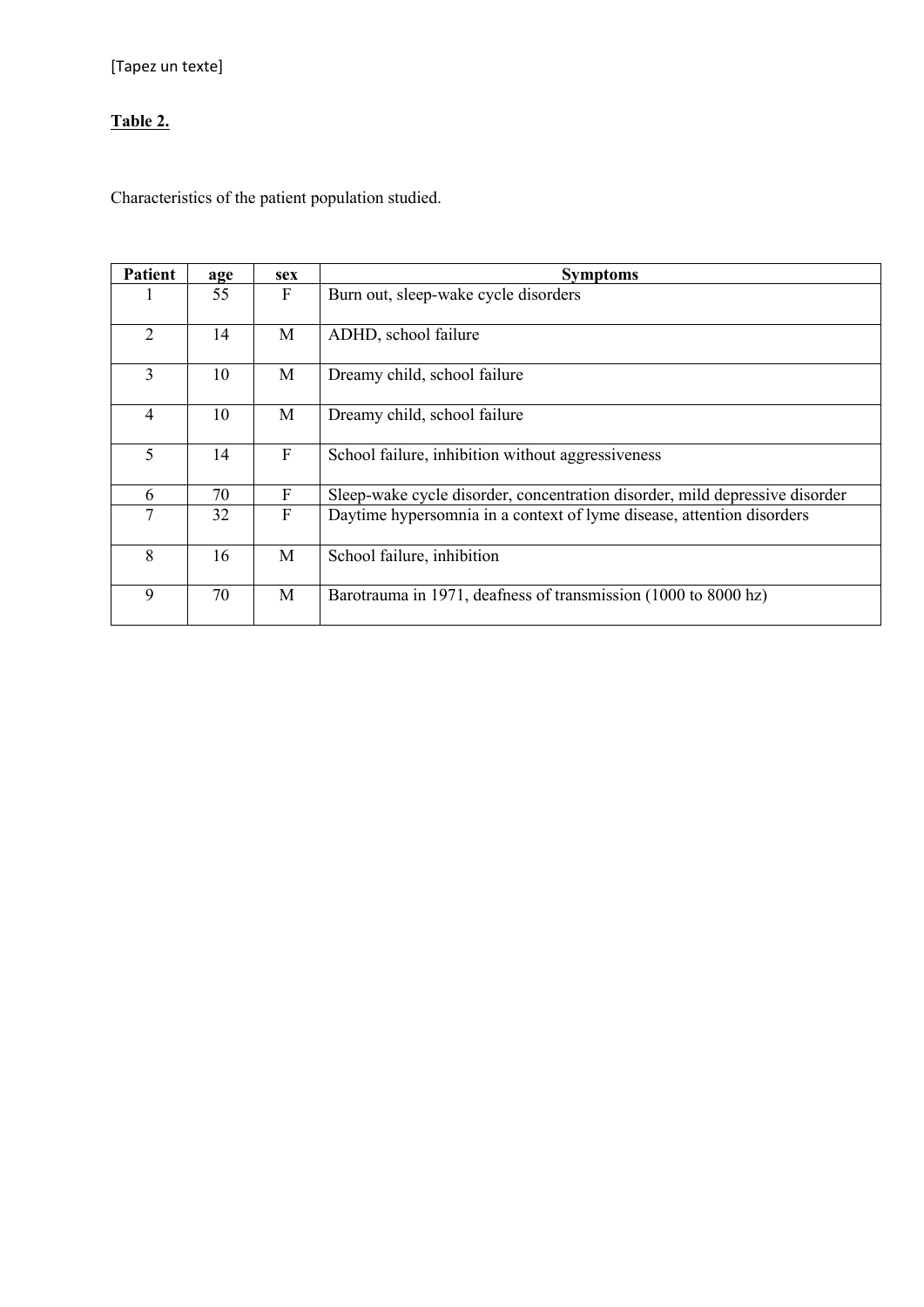# **Table 3:**

Average values, (in dB), on right and left sides of audibility thresholds, in patients and controls of i) the difference between AC threshold measured values and the Tomatis ideal curve AC threshold values, ii) the difference between BC measured threshold values and the BC ideal threshold curve values ,iii) the difference between BC threshold /AC threshold ratios. See material and methods for details.

\*: Significant effect (p<0,05, Mann Whitney test)

|                   |        | <b>Control group</b>    | <b>Patient group</b> |                       |  |  |
|-------------------|--------|-------------------------|----------------------|-----------------------|--|--|
|                   | Test 1 | Test 2 (11 months after | Test 1               | Test 2 (after TAS, eg |  |  |
|                   |        | test $1)$               |                      | about 10 months)      |  |  |
| AC left           | 9,4    | 9,9                     | 11.3                 | 11.3                  |  |  |
| AC right          | 9,1    | 8,8                     | 14.7                 | 14                    |  |  |
| BC left           | 7,7    | 7,7                     | 8.4                  | 8.6                   |  |  |
| BC right          | 7,1    | 6,8                     | 9.3                  | 9.2                   |  |  |
| <b>BC/AC</b> left | 6,6    | 7,7                     | 8.8                  | $6.3*$                |  |  |
| BC/AC right       | 6,4    | h                       | 9.8                  | 8.4                   |  |  |